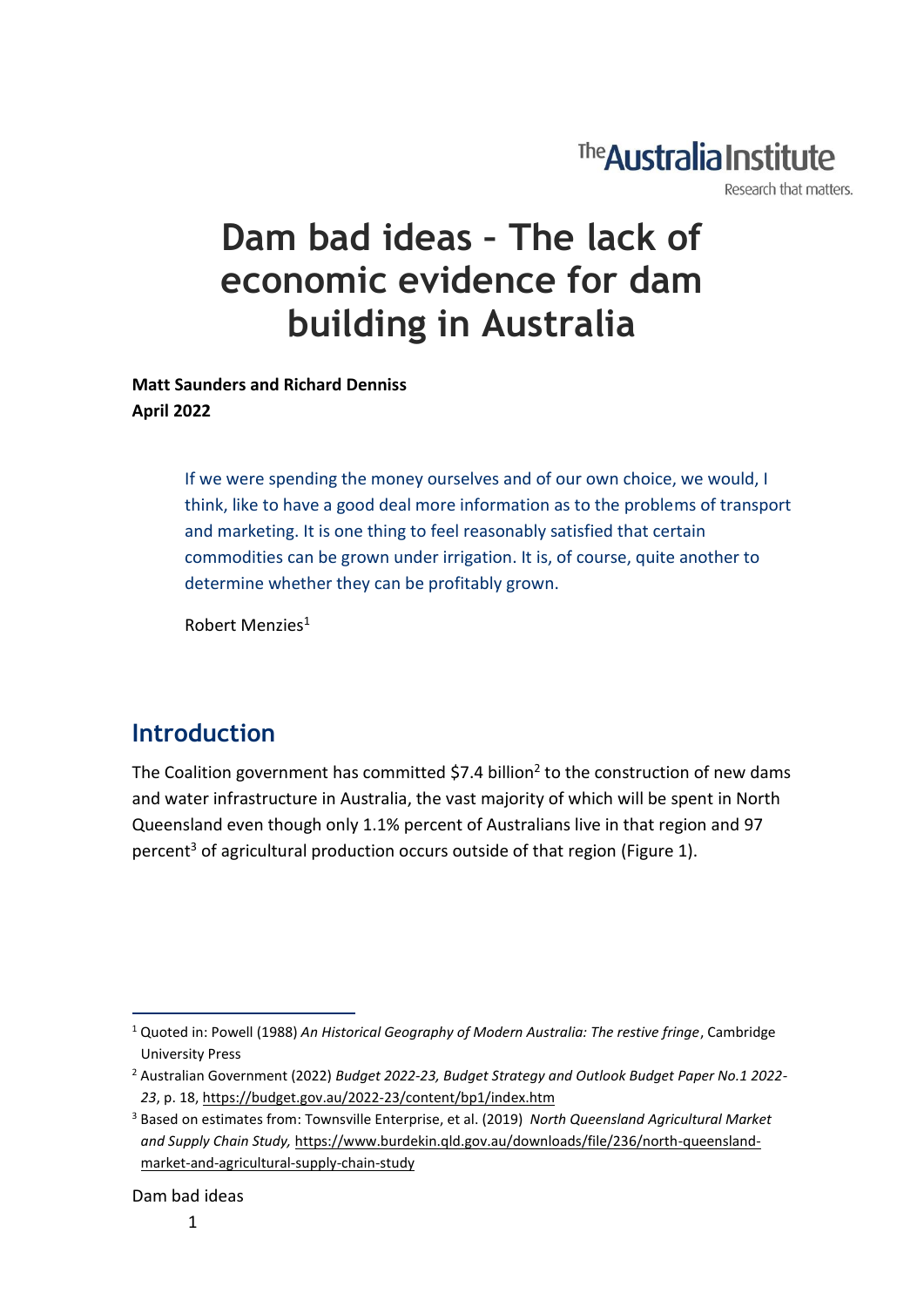

#### **Figure 1: Distribution of agricultural output across Australia, 2019-20**

[agricultural-supply-chain-study](https://www.burdekin.qld.gov.au/downloads/file/236/north-queensland-market-and-agricultural-supply-chain-study)

While dams cost a lot of money to build, like roads they directly employ very few people after their construction is completed. Again, like roads, if dams are built in the right spot they can deliver significant lasting benefits but, when built in the wrong places, they create little more than ongoing maintenance obligations.

Economic analysis of the potential location and size of new dams is important if repeating failures such as the Ord River Scheme is to be avoided. The Ord River scheme consists of 2 dams (the original Kununurra Diversion Dam and the Ord River Dam) at an estimated overall scheme cost of \$1.45 billion<sup>4</sup> – and 49 years after it commenced, it is still being expanded despite the failure of the project to deliver any of the promised benefits. 5

Unfortunately, despite the clear history of big, publicly funded 'northern development' projects failing to deliver on their promised economic and community benefits, excuses (particularly that the projects have failed because they were not big enough) continue to be made and new projects that mirror the past failures continue to be

<sup>4</sup> The Wilderness Society Estimate: Economists at Large (2013) *Rivers, rivers, everywhere: The Ord River Irrigation Area and the economics of developing riparian water resources, [http://www.ecolarge.com/wp-content/uploads/2014/10/Rivers-Rivers-Everywhere-Developing-](http://www.ecolarge.com/wp-content/uploads/2014/10/Rivers-Rivers-Everywhere-Developing-Northern-Australia-The-Ord-River-Irrigation-Area-Ecolarge-FINAL.pdf)[Northern-Australia-The-Ord-River-Irrigation-Area-Ecolarge-FINAL.pdf](http://www.ecolarge.com/wp-content/uploads/2014/10/Rivers-Rivers-Everywhere-Developing-Northern-Australia-The-Ord-River-Irrigation-Area-Ecolarge-FINAL.pdf)*

<sup>&</sup>lt;sup>5</sup> For a comprehensive assessment of the failure of the Ord River Scheme to live up to the promises of its proponents see: Campbell and Grudnoff (2017) *Dam the expense: The Ord River irrigation scheme and the development of northern Australia, [https://australiainstitute.org.au/report/dam-the-expense-the](https://australiainstitute.org.au/report/dam-the-expense-the-ord-river-irrigation-scheme-and-the-development-of-northern-australia/)[ord-river-irrigation-scheme-and-the-development-of-northern-australia/](https://australiainstitute.org.au/report/dam-the-expense-the-ord-river-irrigation-scheme-and-the-development-of-northern-australia/)*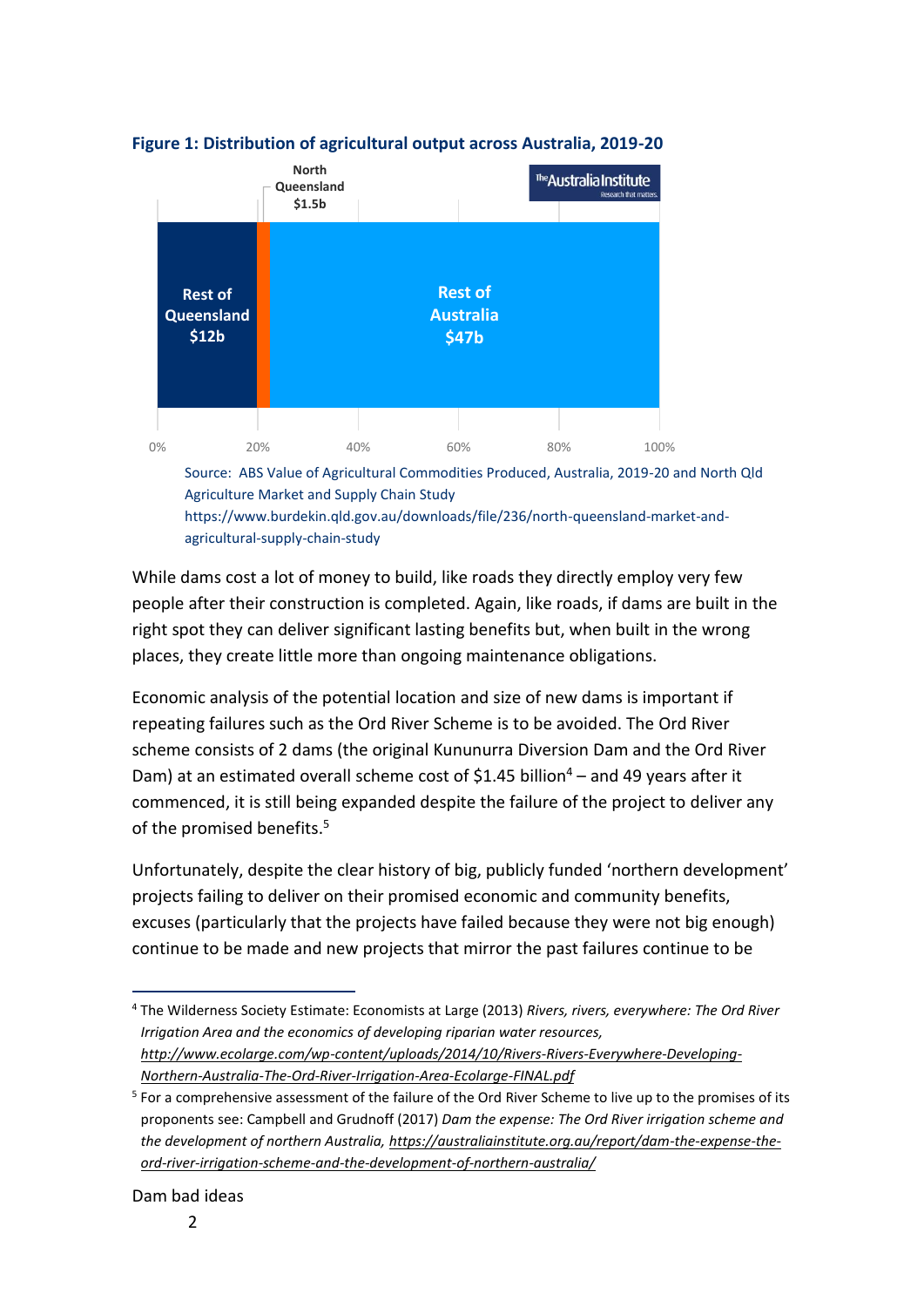proposed. Indeed, as noted by the Coalition Government's own 2015 White Paper entitled '*Our North, Our Future*' poor planning and high hopes meant that "many failed projects and plans litter the north".<sup>6</sup> As Robert Menzies made clear in the quotation cited above, growing crops in Northern Australia is a lot easier than growing crops profitably.

But despite the lessons of the past, and the warnings contained in its own White Paper into northern development, the Morrison government has committed \$7.4 billion of public money to building new dams. The vast majority of this money is earmarked for the \$5.4 billion Hells Gate dam which has been rejected by Labor and Coalition Treasurers and Finance ministers for 80 years. It seems almost redundant to mention the 2018 cost benefit analysis of the project which found a central case loss of \$2.6 billion.<sup>7</sup> Of further concern is the absence of:

- A detailed business case for the public investment;
- Any evidence that of all the ways to spend \$5.4 billion on water infrastructure, the Hells Gate dam offers the highest returns;
- That of all the ways to invest \$5.4 billion in North Queensland, building a dam will provide the greatest benefits in the short term or in the long term;
- That of all the places in Australia that would benefit from \$5.4 billion in infrastructure spending, North Queensland offers the highest returns.

While it has been rumoured that the Hells Gate dam is part of \$20 billion worth of projects that were secured by the National Party as part of a deal that allowed the Morrison Government to make a non-binding commitment for future governments to achieve 'net zero emissions' in 28 years' time, what is clear is that the vast majority of new water infrastructure spending is being allocated to where the National Party vote is highest, not to where the agricultural potential is highest.

To be clear, spending billions of dollars building anything, in any electorate, will create some local jobs in the short term. If a billion dollars was spent literally digging a large hole and filling it in, this would create a significant number of jobs for people who dig holes and pour concrete, and it would deliver a significant amount of profit to those who provide digging and concrete services. But while spending significant amounts of

<sup>6</sup> Australian Government (2015) *Our North, Our Future: White Paper on Developing Northern Australia,*  p.2[, https://www.cdu.edu.au/sites/default/files/the-northern-institute/docs/northern-australia-white](https://www.cdu.edu.au/sites/default/files/the-northern-institute/docs/northern-australia-white-paper.pdf)[paper.pdf](https://www.cdu.edu.au/sites/default/files/the-northern-institute/docs/northern-australia-white-paper.pdf)

<sup>7</sup> SMEC Australia (2018) *Hells Gates Dam feasibility study*, [https://qldgov.softlinkhosting.com.au/liberty/opac/search.do?mode=ADVANCED&sortDirection=ASC&](https://qldgov.softlinkhosting.com.au/liberty/opac/search.do?mode=ADVANCED&sortDirection=ASC&corporation=DERM&sortField=relevanceRanking&action=search&anonymous=true&queryTerm=423149&includeNonPhysicalItems=true&operator=AND) [corporation=DERM&sortField=relevanceRanking&action=search&anonymous=true&queryTerm=42314](https://qldgov.softlinkhosting.com.au/liberty/opac/search.do?mode=ADVANCED&sortDirection=ASC&corporation=DERM&sortField=relevanceRanking&action=search&anonymous=true&queryTerm=423149&includeNonPhysicalItems=true&operator=AND) [9&includeNonPhysicalItems=true&operator=AND](https://qldgov.softlinkhosting.com.au/liberty/opac/search.do?mode=ADVANCED&sortDirection=ASC&corporation=DERM&sortField=relevanceRanking&action=search&anonymous=true&queryTerm=423149&includeNonPhysicalItems=true&operator=AND)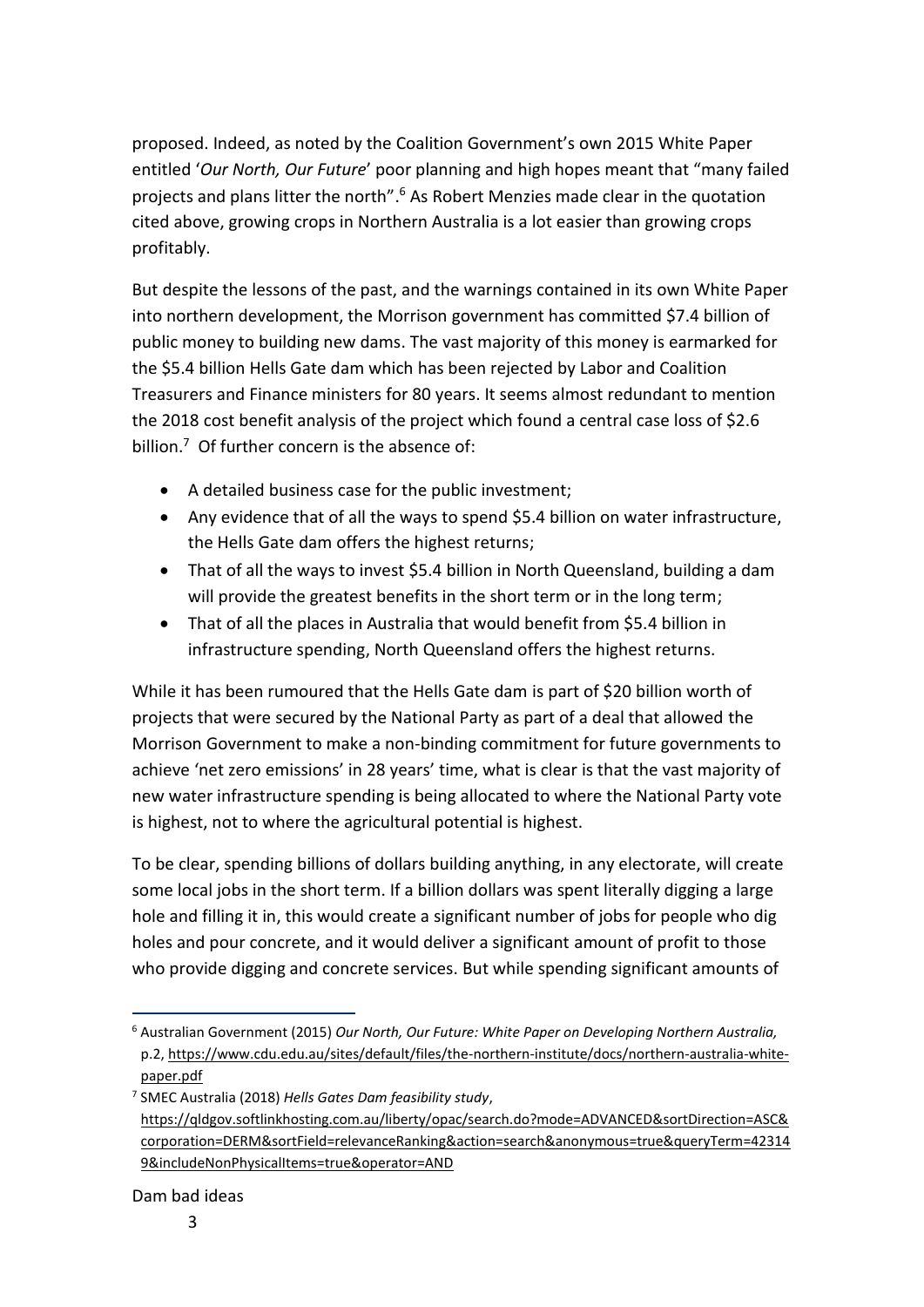public money in a small region will inevitably create short term jobs in construction, as the Ord River Scheme clearly shows, there is no clear link between building large dams and creating a significant amount of ongoing jobs in agriculture, hence the urging of the 2015 White Paper to carefully research and plan before making major spending decisions.

While the announcement of \$5.4 billion for Hells Gate was made without scrutiny from the Commonwealth's own National Water Grid Advisory Board, an environmental impact assessment or even a business case, Prime Minister Morrison has made clear that funding would be dependent on the results of the business case. However, leaving aside the issue of why funding for the project was committed before such a business case was completed, it is entirely unclear why Prime Minister Morrison would also state:

Now, the only thing that will stop it (the Hells Gate dam), I think, is if the Greens get in the ear of either the federal Labor party, which we've seen them do that before. Or they get in the ear of the state Labor government. But as far as the LNP is concerned, here in Queensland, we're all for building this dam and many more.<sup>8</sup>

It is as if the Prime Minister cannot believe that the business case, rather than the election result, might determine whether the \$5.4 billion is spent.

Unfortunately, in Australia building dams has become a symbol of the National Party's ability to extract 'a good deal' for regional voters from the Liberal Party rather than on the basis that such projects are in the national interest. As a result of the symbiotic importance that dam building has taken on within the Coalition, decision making about the size and location of dams appears to have been separated from the collection of evidence to support such dams, to the detriment of other water projects, other infrastructure more generally, and other states and regions that are not represented by the National Party.

### **How to evaluate the economics of a dam**

For a publicly funded dam such as the \$5.4 billion Hells Gate dam to make a significant positive contribution to the regional and national economy, community and

<sup>8</sup> Smee (2022) *'Pie in the sky': Coalition's \$6bn dams pitch puts politics before process*, [https://www.theguardian.com/australia-news/2022/mar/25/pie-in-the-sky-coalitions-6bn-dams-pitch](https://www.theguardian.com/australia-news/2022/mar/25/pie-in-the-sky-coalitions-6bn-dams-pitch-puts-politics-before-process)[puts-politics-before-process](https://www.theguardian.com/australia-news/2022/mar/25/pie-in-the-sky-coalitions-6bn-dams-pitch-puts-politics-before-process)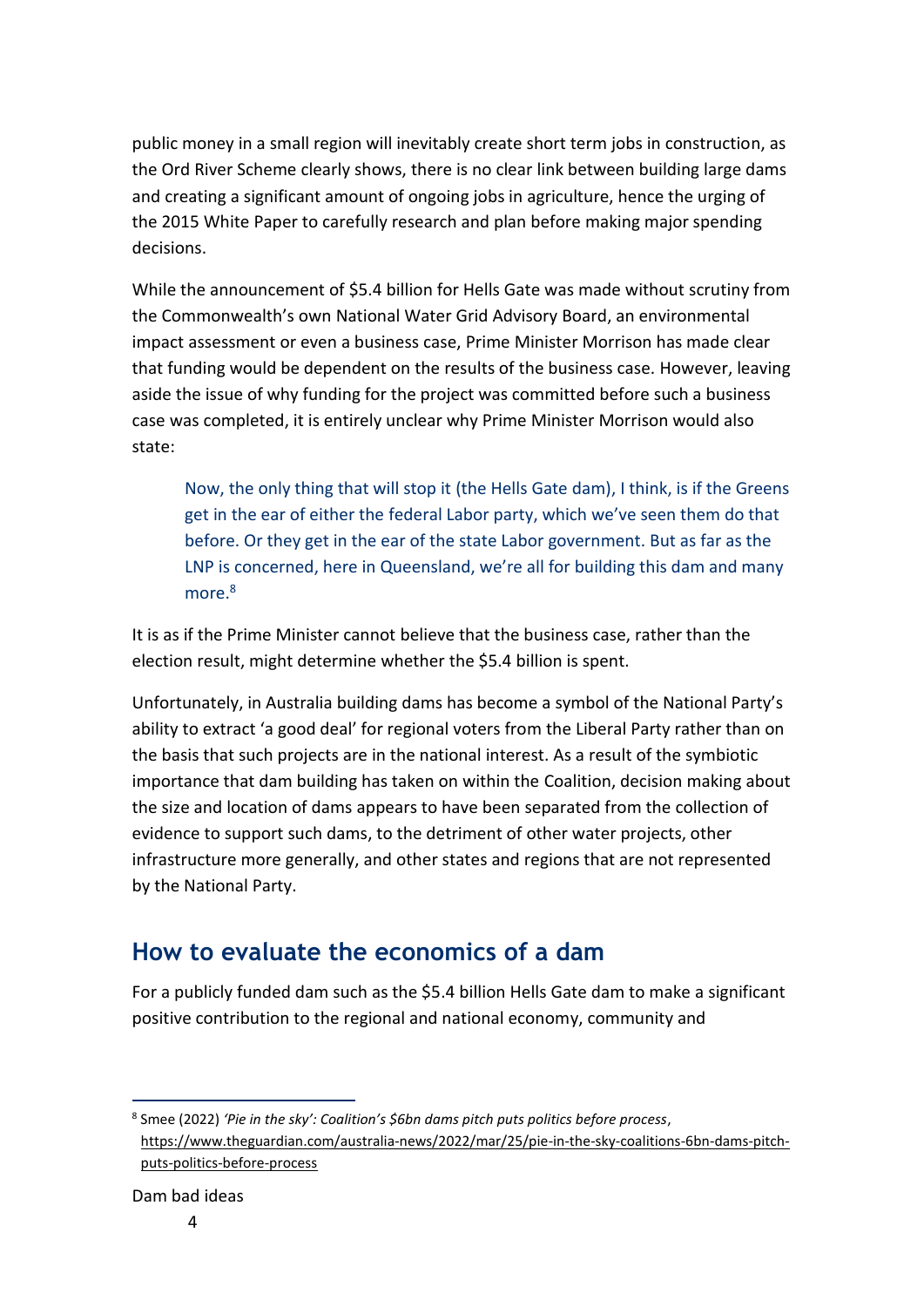environment, above the short term benefit of pouring millions of tonnes of concrete, the dam would need to meet a number of clear criteria including:

- 1. It will capture fresh water that would otherwise have little or no value;
- 2. It will provide that water to users who value it more highly than current users (including the natural environment);
- 3. That new users of the water have access to the transport, workforce, energy supply, soil types and markets for their product to make new agriculture viable;
- 4. It will cause minimal disruption to non-agricultural users of the existing river system including local residents, indigenous landowners, tourism operators and the local ecosystem (including the Great Barrier Reef);
- 5. That commercial use of the dam's water supply will not be significantly impacted by climate change over the century long life of the project;
- 6. That the economic benefits from such large capital expenditures provide the highest possible long term returns to the regional and national economies.

In short, while the direct employment benefits of spending billions of dollars pouring millions of tonnes of concrete in a small region are obviously significant compared to not spending that money, the fact that dams are so capital intensive, completely immobile, and have no alternate uses means that, perhaps more than any other form of infrastructure, they require careful analysis of likely costs and benefits over their long planned lives. But despite the clear need for careful analysis for such expensive, single use assets, the Deputy Prime Minister Barnaby Joyce has made clear he places little faith in such analysis. When asked about the business case for the Dungowan dam near Tamworth in NSW he stated:

We're not asking for a return, so we're not really interested in the business case...I want the thing built. We believe it's the right thing to do for the city.<sup>9</sup>

Similarly, when the Commonwealth Environment Minister was asked if she could guarantee that \$500 million in public money for the Urannah dam in Central Queensland represented value for money she replied:

That's not a guarantee I can give on this program … I suggest you talk to the proponents.<sup>10</sup>

<sup>9</sup> Bell and Reading (2022) *Deputy PM Barnaby Joyce 'not interested' in calls for transparency about new Dungowan Dam,* [https://www.abc.net.au/news/2022-03-24/barnaby-joyce-not-interested-in-business](https://www.abc.net.au/news/2022-03-24/barnaby-joyce-not-interested-in-business-case-for-dungowan-dam/100931464)[case-for-dungowan-dam/100931464](https://www.abc.net.au/news/2022-03-24/barnaby-joyce-not-interested-in-business-case-for-dungowan-dam/100931464)

<sup>10</sup> Murphy, Morton and Cox (2022) *Barnaby Joyce tags \$500m for Queensland dam despite lack of environmental approvals,* [https://www.theguardian.com/australia-news/2022/mar/17/barnaby-joyce](https://www.theguardian.com/australia-news/2022/mar/17/barnaby-joyce-tags-500m-for-queensland-dam-despite-lack-of-environmental-approvals)[tags-500m-for-queensland-dam-despite-lack-of-environmental-approvals](https://www.theguardian.com/australia-news/2022/mar/17/barnaby-joyce-tags-500m-for-queensland-dam-despite-lack-of-environmental-approvals)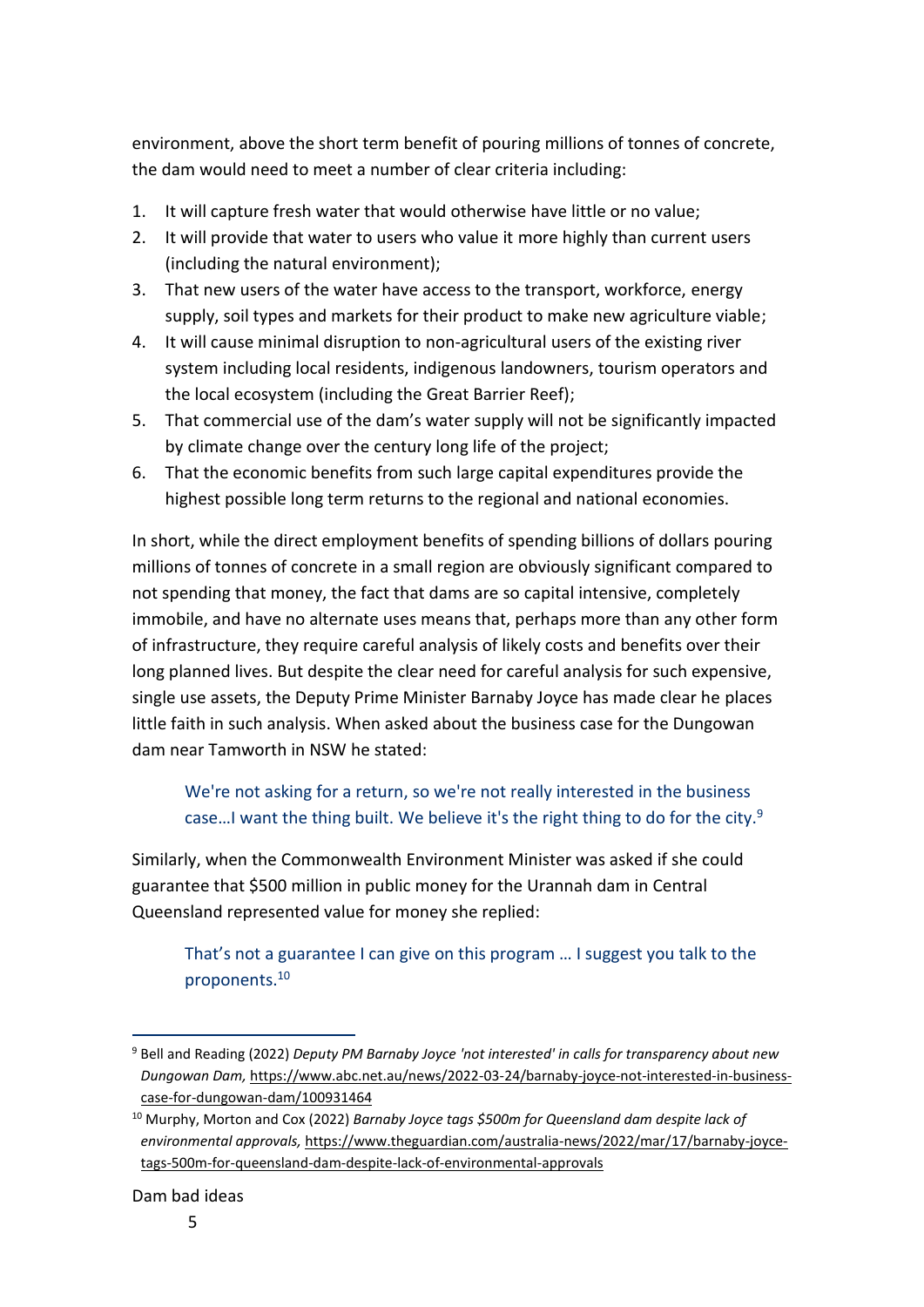It is also important to note that Deputy Prime Minister Joyce also recently disbanded the National Water Grid advisory board created only 2 years ago to advise the Commonwealth Government on precisely such decisions.<sup>11</sup>

Despite the lack of a clear business case for the Hells Gate dam, it is possible, using publicly available data to consider the magnitude and distribution of the likely benefits of spending \$5.4 billion in one part of Queensland with alternative options for such spending. The following sections provide some of the context that the Commonwealth has decided not to collect or provide before making its decision.

### **Employment benefits from dams**

Unemployment is at record lows, but more than half a million people remain out of work and over 900,000 are underemployed. While all public expenditure has the potential to create jobs, and all those employed on new public projects spend their money in their local economies creating so called 'flow on' or 'indirect jobs' not all forms of government spending create the same amount or kind of jobs.

While the mining and construction industries are often described as the 'backbone' of the Australian economy and, indeed, of regional economies, in reality a far larger number of Australians are employed in the health and aged care industries than in construction or mining. Figure 2 shows that this pattern is consistent across all Queensland regions.

<sup>11</sup> Smee and Cox (2022) *Barnaby Joyce abolishes body set up to advise on major water projects after dam announcements,* [https://www.theguardian.com/australia-news/2022/mar/30/barnaby-joyce](https://www.theguardian.com/australia-news/2022/mar/30/barnaby-joyce-abolishes-body-set-up-to-advise-on-major-water-projects-after-dam-announcements)[abolishes-body-set-up-to-advise-on-major-water-projects-after-dam-announcements](https://www.theguardian.com/australia-news/2022/mar/30/barnaby-joyce-abolishes-body-set-up-to-advise-on-major-water-projects-after-dam-announcements)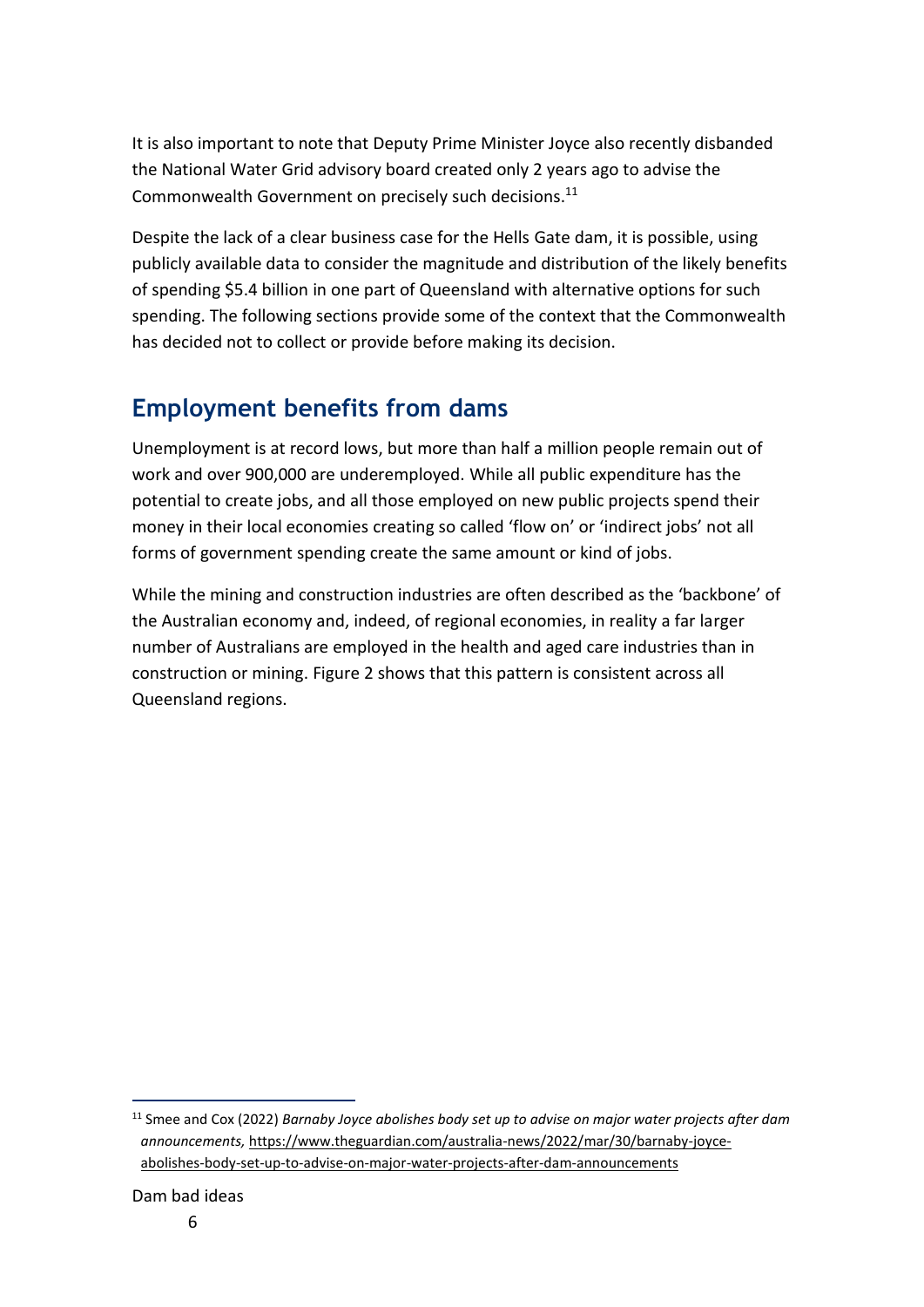

#### **Figure 2: Employment in construction v's health & aged-care by Qld region, 2016**

While there is no doubt that a large injection of public money into any particular industry will lead to some boost in employment in that industry, the extent of that boost and the broader benefits of such expenditure are determined by a number of key factors that would usually be carefully modelled in a business case or cost benefit analysis, these key factors include:

- Is the sector labour intensive or capital intensive, that is, will a significant amount be spent on raw materials or capital equipment rather than employees?
- Is there idle skilled labour available or will the project draw labour from other projects/sectors?
- Will the project boost the productivity of other industries in the medium and long term?

The following section uses publicly available data to consider these factors.

### **Employment intensity of dam construction**

Using the latest Input-Output (I-O) tables of the Australian economy developed by the Australian Bureau of Statistics (ABS) it is possible to estimate the likely economic

Dam bad ideas

7

Source: ABS Census data 2016.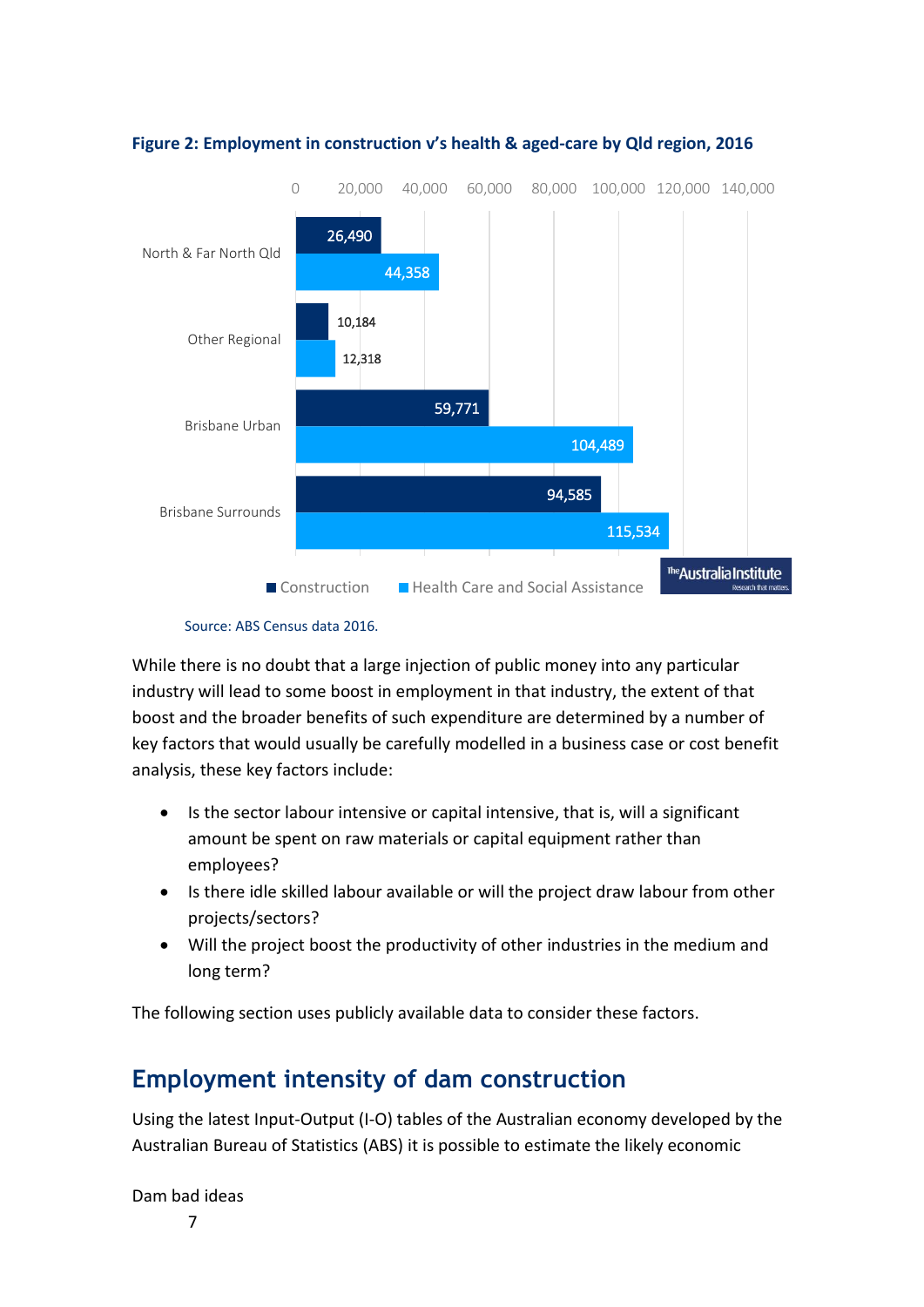impacts of the construction phase of the new dam, compared to an alternative use of the same expenditure.

The following analysis is based on the Australian I-O table so the estimated impacts are Australia wide, but in reality the impacts would significantly occur in Queensland. However not all of the benefits would occur in the local region or Queensland as not all inputs into the construction process could be sourced locally, especially some of specialised labour inputs.

An analysis using the I-O tables allows for an estimation of the likely direct, indirect and flow-on impacts of the dam's construction compared to alternate uses. The indirect impacts occur as the dam construction increases the demand for output for industries that supply goods and services to the Heavy Civil Engineering industry that builds the dam. The flow-on impacts occur when workers on the dam construction spend their earnings across different industries throughout Queensland and Australia.

For large scale projects, such as the Hells Gate Dam, the recommended practise is to focus on the smaller indirect effects only, since the larger flow-on impacts could fail to materialise in reality due to significant price and cost movements that may follow such a large expenditure, especially in smaller and regional areas.

For this analysis, a \$5.4 billion construction spend on the new dam is compared to the same expenditure on aged care services to highlight the relative differences in economic activity and employment when capital intensive and labour intensive activities receive an increase in public funding.

The direct impacts are shown in [Table 1](#page-7-0) for output, employment, and GDP. The direct output impacts are identical since they represent the initial \$5.4 billion expenditure, however, the employment impacts are much greater for aged care services representing the much higher labour intensity of this industry compared to heavy civil engineering. Similarly, the initial value added (GDP) impacts are also greater, but to a lesser degree, for aged care services compared to dam construction.

|                                                                                            | Expenditure,<br>\$b | <b>Employment</b> | GDP, \$b |  |  |
|--------------------------------------------------------------------------------------------|---------------------|-------------------|----------|--|--|
| Dam Construction                                                                           | \$5.4               | 8,755             | \$2.24   |  |  |
| <b>Aged Care Services</b>                                                                  | \$5.4               | 39,630            | \$3.99   |  |  |
| Source: Author calculations using ABS Australian National Accounts: Input-Output Tables    |                     |                   |          |  |  |
| (https://www.abs.gov.au/statistics/economy/national-accounts/australian-national-accounts- |                     |                   |          |  |  |
| input-output-tables)                                                                       |                     |                   |          |  |  |

### <span id="page-7-0"></span>**Table 1: Direct impacts of a \$5.4 billion expenditure, 2018/19**

The total impacts including the indirect impacts are summarised in Table 2.

### Dam bad ideas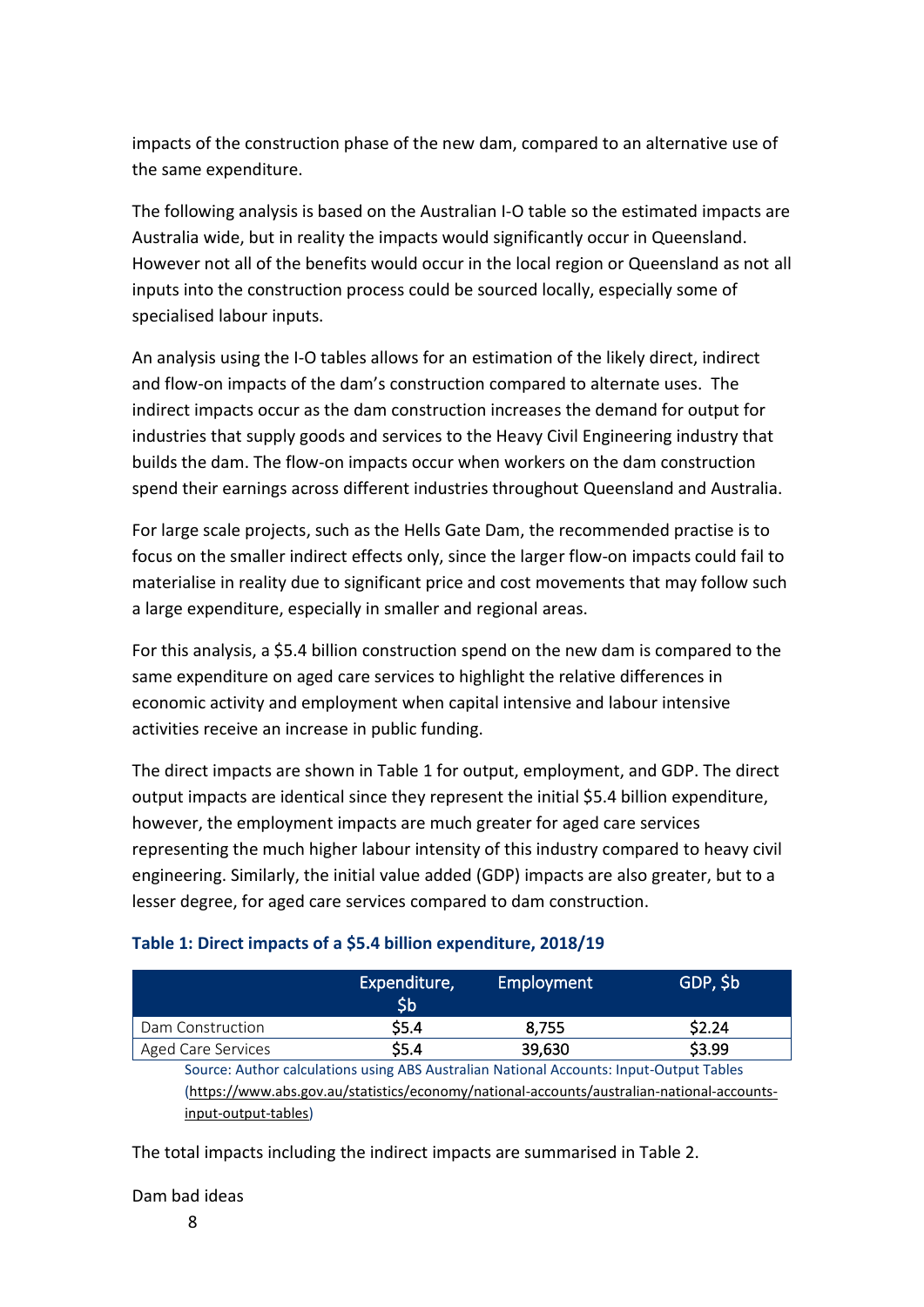| Total Output, \$b              | <b>Direct</b> | <b>Indirect</b> | <b>Total</b> |
|--------------------------------|---------------|-----------------|--------------|
| Dam Construction               | \$5.4\$       | \$5.72          | \$11.12      |
| Aged Care                      | \$5.4         | \$2.14          | \$7.54       |
| <b>Employment, FTEs</b>        | <b>Direct</b> | <b>Indirect</b> | <b>Total</b> |
| Dam Construction               | 8,755         | 18,834          | 27,589       |
| Aged Care                      | 39,630        | 8,218           | 47,848       |
| Valued Added (GDP), \$b        | <b>Direct</b> | <b>Indirect</b> | <b>Total</b> |
| Dam Construction               | \$2.24        | \$2.42          | \$4.66       |
| Aged Care                      | \$3.99        | \$1.03          | \$5.02       |
| <b>Female Employment, FTEs</b> | <b>Direct</b> | <b>Indirect</b> | <b>Total</b> |
| Dam Construction               | 967           | 5,580           | 6,547        |
| Aged Care                      | 31.148        | 3.336           | 34,484       |

#### **Table 2: Total impacts (Direct + Indirect) of \$5.4 billion expenditure**

Source: Author calculations using ABS Australian National Accounts: Input-Output Tables [\(https://www.abs.gov.au/statistics/economy/national-accounts/australian-national-accounts](https://www.abs.gov.au/statistics/economy/national-accounts/australian-national-accounts-input-output-tables)[input-output-tables\)](https://www.abs.gov.au/statistics/economy/national-accounts/australian-national-accounts-input-output-tables)

A comparison of the impacts reveals a number of interesting patterns. Due to the heavy reliance on other industries, such as concrete manufacturing, dam construction has strong indirect impacts on output that are significantly higher than aged care services.

For value added (GDP) the story is similar, but because of the much higher valued added share (wages plus profits) in aged care services the impacts are moderately greater compared to dam construction.

While the output and value added impacts are similar this is not the case for employment. Because of the labour intensive nature of aged-care services the employment impacts are much higher relative to dam construction. In essence, dam construction relies upon a large amount of concrete and earth moving equipment, whereas aged-care services utilise a lot of people (typically women in Australia) per million dollars spent. All up, including the indirect impacts, spending \$5.4 billion dollars on dam construction could increase employment by close to 28,000 compared to almost 48,000 for aged-care services.

It is important to note that these numbers are presented to highlight the relatively low labour intensity of dam building, compared to other possible sources of employment creation, and are not intended to be a forecast of likely employment. In particular, care should be taken interpreting the results since the impacts are estimated for Australia wide and assume that there is sufficient 'idle labour' to meet those new demands.

For north Queensland it is likely than some, or a significant share, of the inputs for the dam construction would come from other regions, and that would lower the indirect output impacts pertaining to north Queensland. That is, all the concrete and earth

Dam bad ideas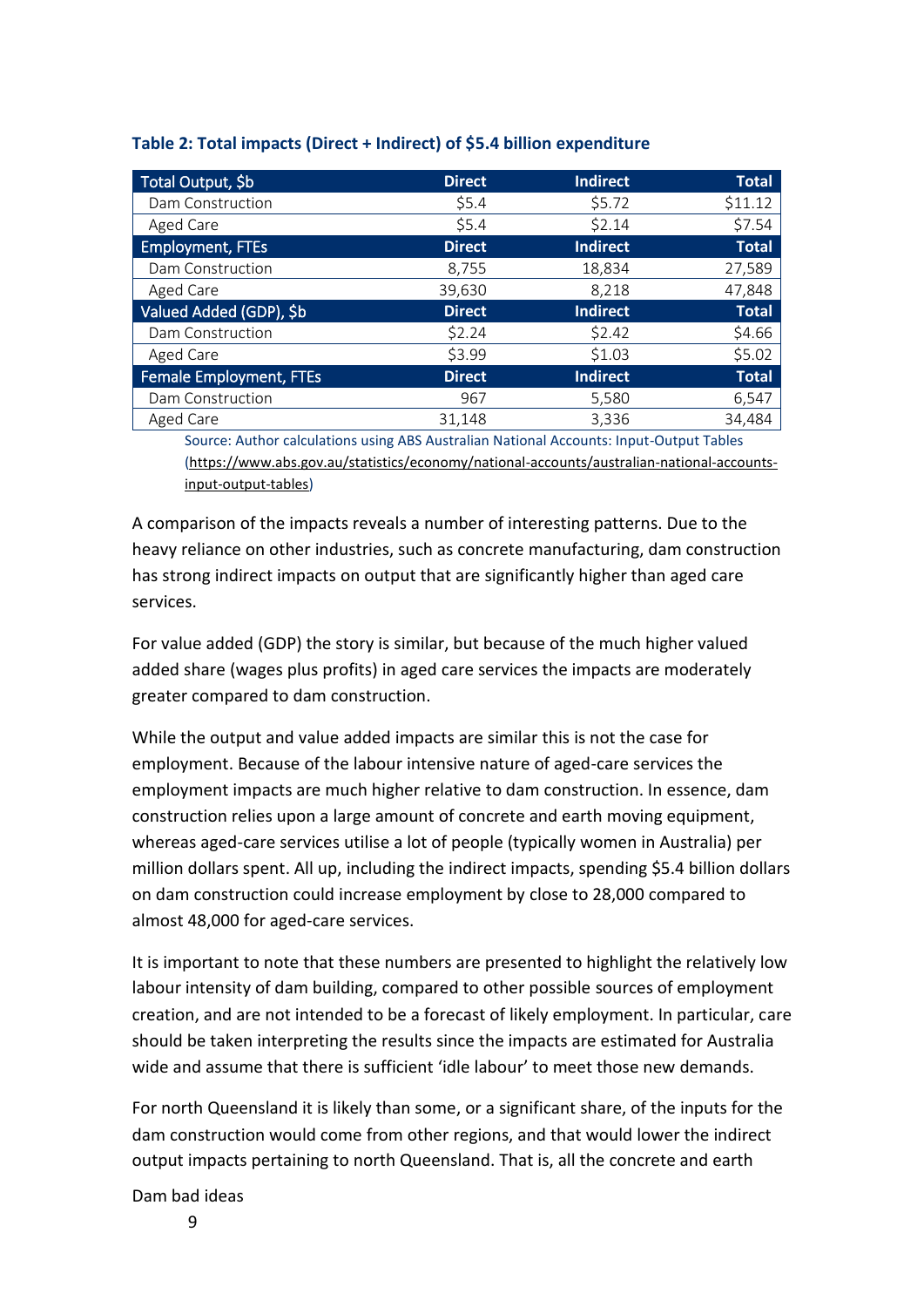moving services needs to be supplied from within north Queensland for the scale of indirect impacts highlighted in Table 2 to be realised in north Queensland. Similarly, for aged care it is unlikely that over 40,000 suitable workers could be found to support such a rapid expansion in output from that industry if the money were spent in one year.

While those caveats are important in terms of estimating absolute employment impacts, the analysis clearly shows that, in relative terms, expenditure on labour intensive activities are likely to create significantly more jobs, per dollar spent, than capital intensive projects like the Hells Gate dam.

Longer term, the employment and GDP benefits of the dam would depend on the dam's success or otherwise in expanding agricultural outputs in North Queensland which is why it is so important for careful analysis of the likely potential of these benefits to be conducted before committing to such major projects.

## **Why Queensland?**

Agriculture plays a small but significant role in the Australian economy and in some regional economies, and the availability of water plays a significant role in the viability, and profitability, of agricultural enterprises all across Australia.

While there is no doubt that a large amount of rain falls in Queensland and there is no doubt that, if billions of dollars are spent on new dams that large amounts of that rainfall could be captured and stored, the Morrison government has presented no evidence to support the conclusion that the most productive way to deploy \$7.4 billion in new water infrastructure is to build the dams that it has selected. Indeed, as it has recently disbanded the body to advise on such decisions it is unlikely that any such comparative analysis will ever be forthcoming.

As shown in Figure 3 the vast majority of Australian agriculture takes place outside of Queensland and, in turn, the vast majority of Australian agriculture will receive little or no benefit from what is one the largest investments in Australian water infrastructure, all without a business case, and announced on the eve of an election campaign.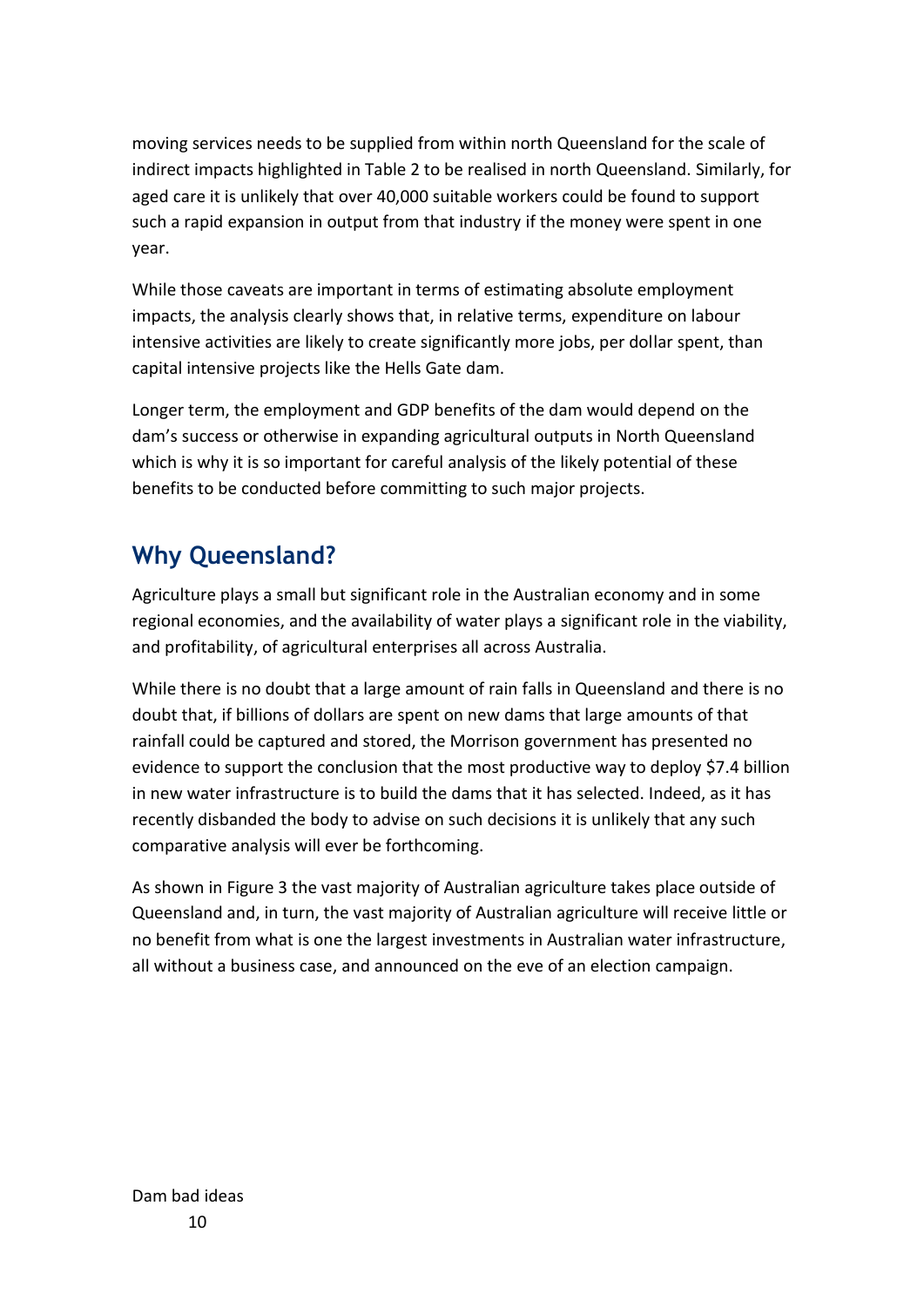

**Figure 3: Value of agricultural commodities produced, by state, 2019-20**

Source: ABS Value of Agricultural Commodities Produced, Australia (https://www.abs.gov.au/statistics/industry/agriculture/value-agricultural-commoditiesproduced-australia/2019-20) and estimates for North Qld based on [https://www.burdekin.qld.gov.au/downloads/file/236/north-queensland-market-and](https://www.burdekin.qld.gov.au/downloads/file/236/north-queensland-market-and-agricultural-supply-chain-study)[agricultural-supply-chain-study](https://www.burdekin.qld.gov.au/downloads/file/236/north-queensland-market-and-agricultural-supply-chain-study)

Compared to the Murray Darling Basin (MDB) plan that has taken 15 years, so far, since Howard's announcement, funded to the tune of \$13 billion, with bi-partisan support on the back of extensive scientific, environmental, and economic research across a range of stakeholders, experts, and all levels of government, affecting millions across the country, the Hells Gate proposal, rejected many times already, looks like a bad policy idea scratched on the back of a beer coaster.

If the Coalition had a true desire to improve water infrastructure across Australia, then a read of the many and extensive reviews of the MBD Plan, and what remains to complete Howard's vision to address the "major national challenge"<sup>12</sup> of water scarcity in Australia would be a fair place to start.

<sup>12</sup> Howard (2007) *A National Plan for Water Security*, [https://webarchive.nla.gov.au/awa/20100221232450/http://pandora.nla.gov.au/pan/116124/201002](https://webarchive.nla.gov.au/awa/20100221232450/http:/pandora.nla.gov.au/pan/116124/20100219-1436/www.nalwt.gov.au/files/national_plan_for_water_security.pdf) [19-1436/www.nalwt.gov.au/files/national\\_plan\\_for\\_water\\_security.pdf](https://webarchive.nla.gov.au/awa/20100221232450/http:/pandora.nla.gov.au/pan/116124/20100219-1436/www.nalwt.gov.au/files/national_plan_for_water_security.pdf)